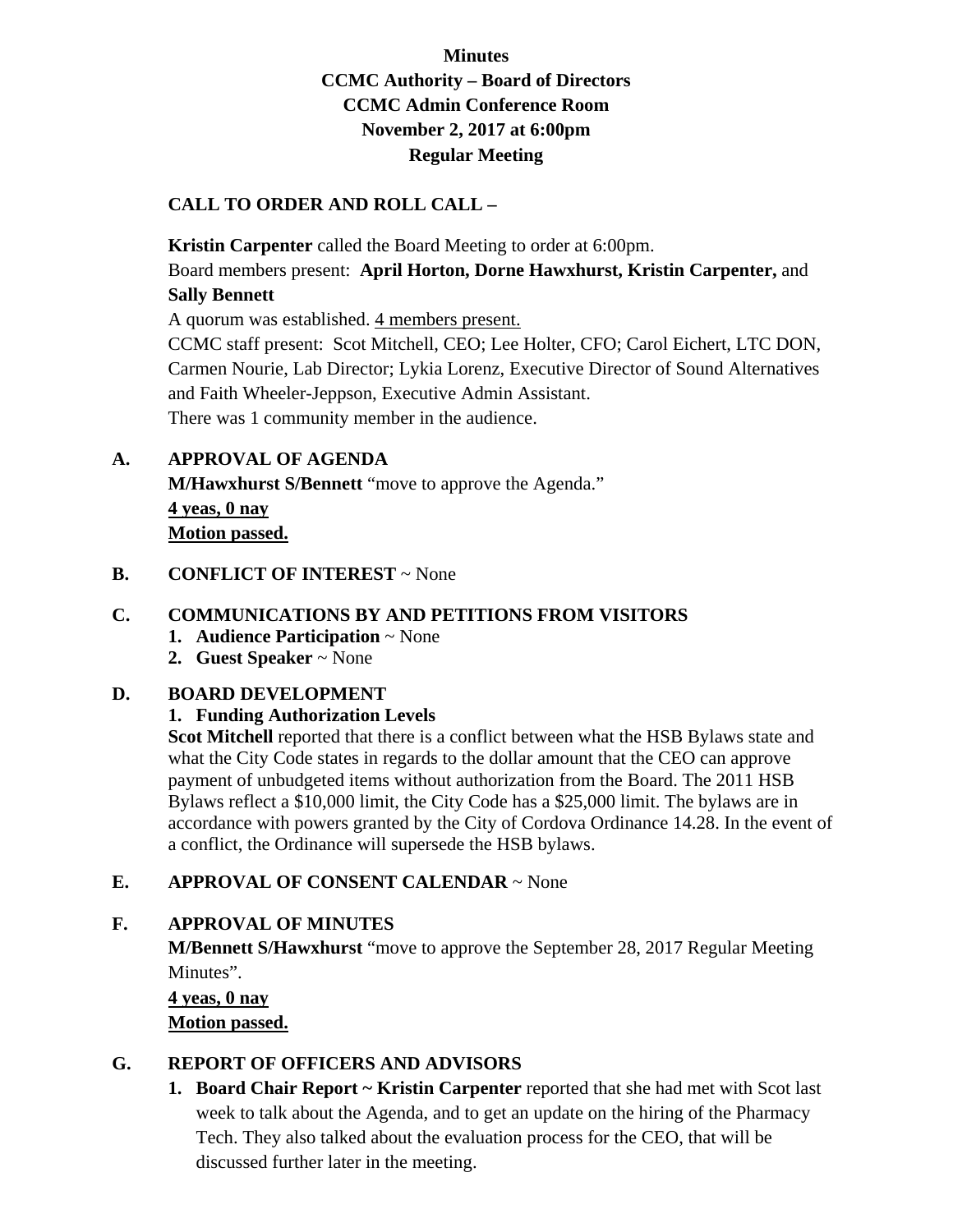- **2. CEO's Report** ~ Scot Mitchell, CEO reported that Dr. Blackadar would be available if Board members had any questions for him. The 340B program cuts will be significant, fortunately for us those cuts are to the outpatient Perspective Payment System (PPS) hospitals and not CAH facilities. Scot has been working with the City for several months to reduce the cost for Healthcare and Pharmaceutical coverage as well. We've been looking at plan design changes, those should take effect around the first of the year. We are going to be making some organizational changes, we have a couple of positions that will be eliminated next week, we're still working with counsel on that. We have just concluded our LTC Survey, overall it went better than what they did on our last survey. Some concerns were repeat deficiencies. The State has ten working days to get their report to us, and we will then have ten calendar days to input our plan of correction. Then they will do a revisit, which can be in person or by phone. In regards to Life Safety some of the things that they brought up in the exit interview were GFCI outlets being too close to a water source, a couple of sprinkler heads that are too close to a light source, a bulb being burnt out on an exit sign, they found penetrations in a fire/smoke barrier, and misuse of power strip. **Carol Eichert** reported on the Clinical side of the survey. Carol reported that each of the surveyors had commented on what a wonderful job the CNA's are doing. A few Policies and Procedures need to be sent to the surveyors. Reporting of incidents was brought up by the surveyors and were curious as to why there hadn't been any in the past year. Since we've had so many travelers we will be working on documentation and standardizing the documentation for the care of the residents. Meals coming up from Dietary to the residents will be reviewed. **Scot Mitchell** reported that part of the new standards for emergency preparedness is that starting November  $28<sup>th</sup>$  there will be Emergency Preparedness surveys along with the Life Safety and CAH surveys.
- **3. Finance Report** ~ Lee Holter, CFO reviewed the financial information provided in the packet with the board, a few highlights on the Income Statement, our **YTD Gross Revenue** exceeds our budget, primarily that is due to increased Medicaid Swing Bed utilization. Our **Net Income** shows a positive variance over the budget. Lee Holter reviewed the **AVEC** performance with the board which reflected 53% in the 0-90 days, and 47% in the 91+ days. The goal is to have 20% or less in the over 90 days category.
- **4. Nursing Report** ~ Scot Mitchell reported that Tammy Pokorney, CNO's report is in the packet, a handout of the September Partnership for Patients was provided to the Board.
- **5. 2016 Audit Report Shar Sheaffer, DZA** was in attendance to review the written report on the 2016 Audit with the board.

A few items from the Audit report that were discussed were the Assets, Receivables, Capturing Charges, Pharmacy, PERS and the Physical Plant.

A full copy of the 2016 Audit Report was entered into the file.

#### **H. CORRESPONDENCE**

#### **I. ACTION ITEMS**

#### 1. **Appointment of Board Member to fill a vacant position**

**M/Bennett S/Hawxhurst** "I move to appoint Amanda Wiese to fill the vacant position on the board."